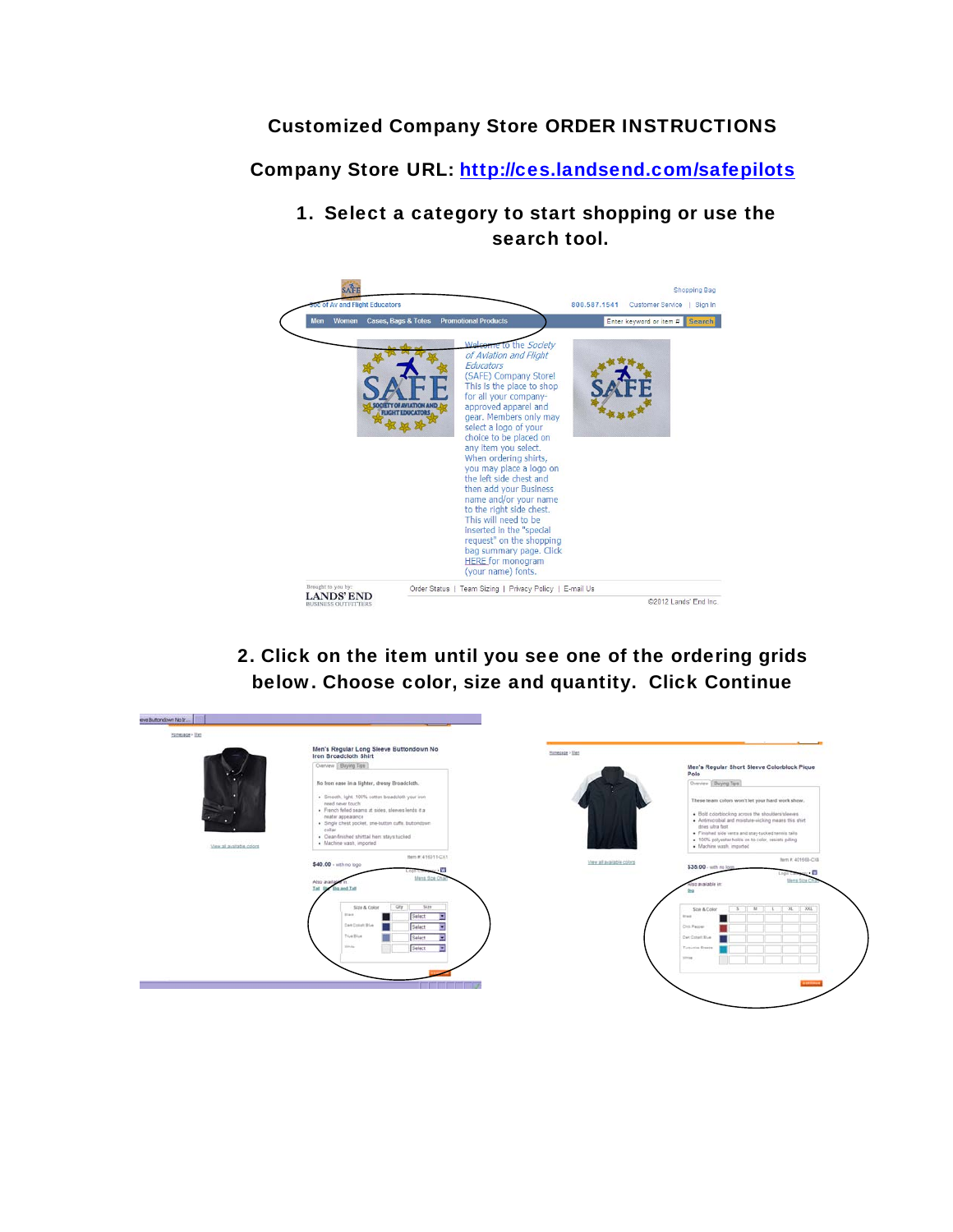3. Logo application page - Use the drop down arrow to select the correct logo. Location defaults to left side chest. Click Continue to the shopping bag.



4. Shopping bag - You may either continue shopping and repeat above steps or proceed to check out. You may also use the "special request" link here to add a monogram to your order or provide logo color instructions.



Your smaller logo is \$5.95 to apply. Your larger logo is \$8.50 to apply